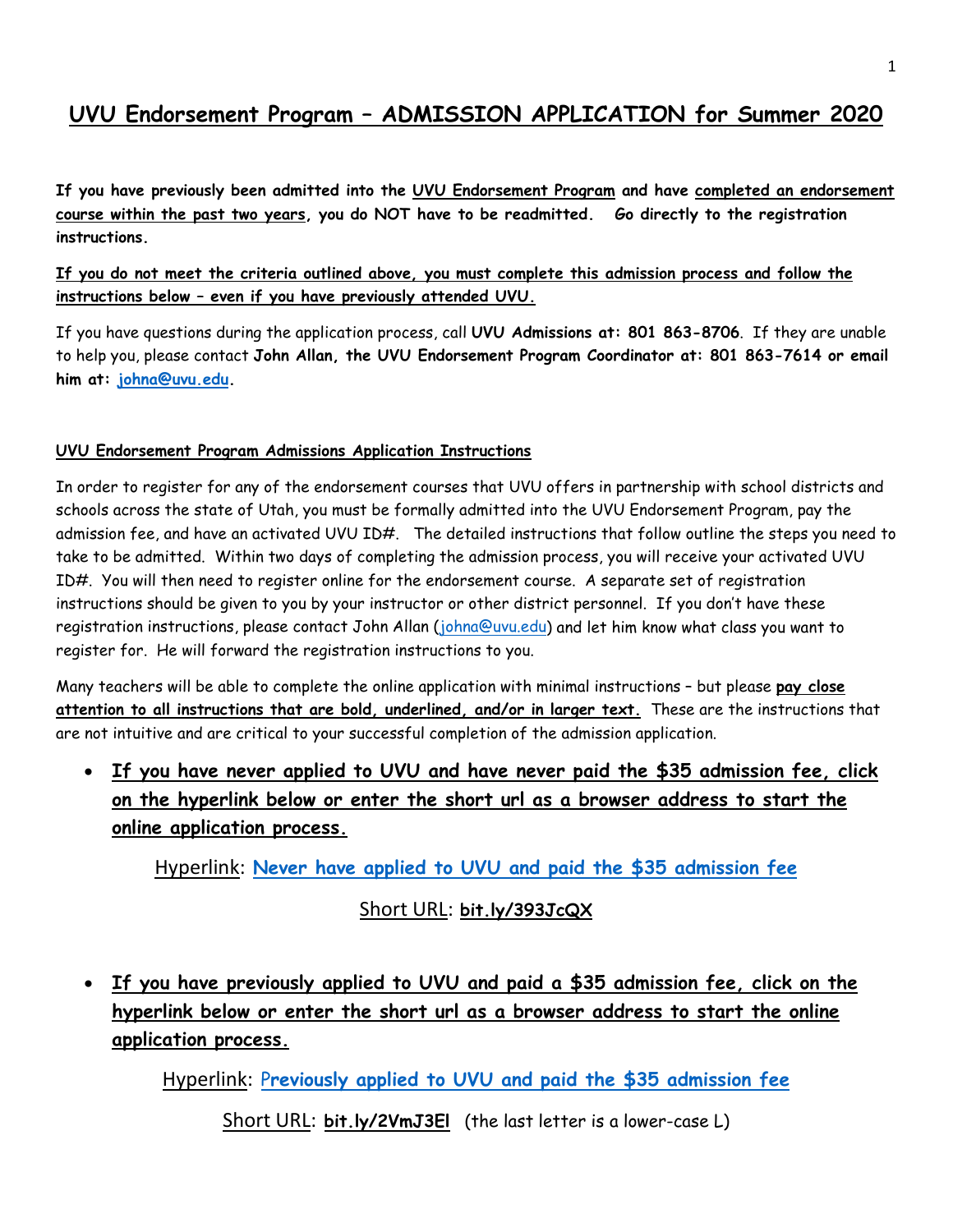## **Be patient as this admissions program does take extra time to download and upload information.**

## **After clicking on the hyperlink or going to the URL, you should see the "Sign In" page. Right below "Utah Valley University" at the top, click on the "CREATE ACCOUNT" tab.**

Create An Account - Fill in all four blanks with name and email address. The email with your UVU ID# will go to this email address so be sure it is an email address that you check regularly.

Contact Information – **Only the blanks with a red asterisk \* need to be filled in**. Only one phone number is required. Be sure to follow the example format when you fill in your phone number.

Mailing Information – self-explanatory.

Demographic Information – The only required fields are your birth date and your gender.

#### Academic Information

- **"I want to start classes in:" Select the term that you are intending on starting your first endorsement class – Summer 2020.**
- **"I will enroll as a:" You must indicate Undergraduate in this blank.** We recognize that you are a graduate but only those who are formally enrolling in a Master's program at UVU indicate "Graduate." We wish there was a more descriptive enrollment category, but at present there is not – so, you must indicate "Undergraduate."
- **"I plan to begin UVU as a:" Indicate a "Non-Degree Seeking Student"**
- **"I would like to study:" Scroll down to "Endorsement" and select the subject endorsement that you are starting. If your endorsement category is not listed, select, "Endorsement – Education" even though you may not be seeking a specific endorsement.**

#### Account Information

- Carefully select a password and make sure it meets the password requirements that are outlined.
- Be sure to remember your password. This password is only used for the admissions software.

Create Account – select this button at the bottom of the page. If you missed filling in a required field, the program will let you know that. Go back and find the field that you missed and make needed corrections.

Online Application – Continue with this Application? It should show the term you are registering for followed by Endorsement - <br>
Alon-Degree Seeking Student.... Click on YES.

#### Academic Plans

• **Entry Term – Be sure to highlight the term when the class starts which is Summer 2020.** This may already be entered in that field.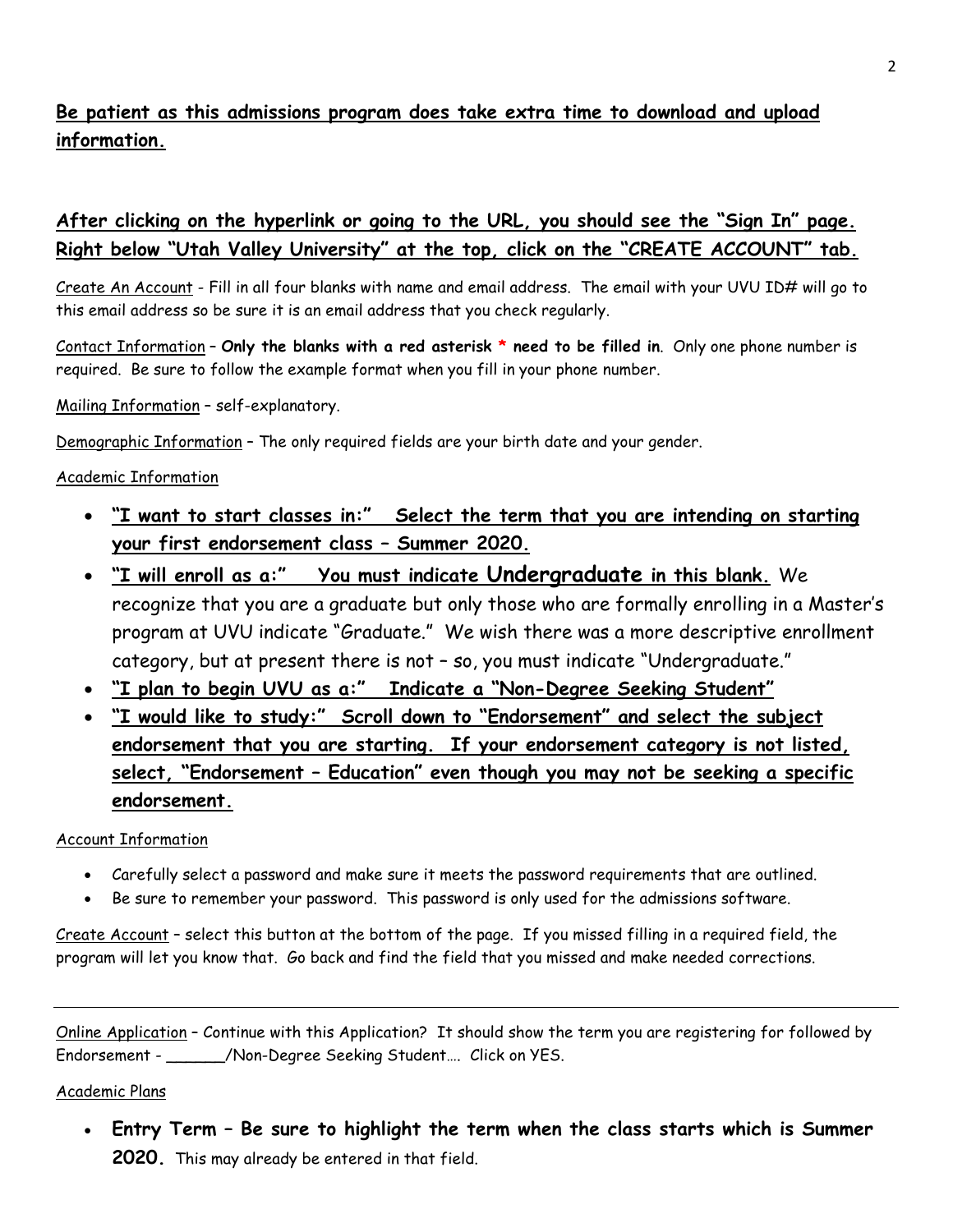- Academic Program this field should already be filled in with the Endorsement program you previously selected. If not, select the Endorsement Program.
- School and District or Charter Information fill in the name of your school and your district or, your charter school. If you are not presently working in a school, indicate, "Not presently working in a school."
- **If you have a teaching license, be sure to click "Yes" as the default is "No."** Only licensed teachers should be taking endorsement classes – unless you have authorization from John Allan (see his contact information at the end of these instructions) and the course instructor.
- Grade or Subject Indicate the grade level you are teaching and/or the subject (secondary teachers).
- Click on "Save & Continue."

Contact Information – most of this information should already be filled in (Name, Permanent Address, Current Address). Verify that it is correct and then fill in an "Emergency Contact" at the bottom of this page.

Click on "Save & Continue."

Citizenship – self-explanatory. All fields are required. Under "Citizenship Status," as soon as you click on "US Citizen" or "Permanent Resident" the Social Security # will pop up to the right. **Be sure to fill in your Social Security Number just to the right of "Citizenship Status."**

Ethnicity and Race - this field is NOT required but you are welcome to declare your ethnicity if you wish to.

## **Additional Information – These questions are required – even though some of them may not seem to apply to you ("Are you currently incarcerated?" is a question required by the state).**

Click on "Save & Continue."

**Residency – Although it makes no difference for the endorsement programs whether or not you are a resident of Utah, you must declare your residency. If you are a Utah resident, you will have to fill in the questions regarding your driver's license and your activities for the past 3 years.** 

Click on "Save & Continue."

Certification – Read the statements and then click on "Yes." Then in the Signature block, type in your name.

Submit your application.

**If you get a red error box after submitting your application, click on the words of the identified error and it will return you to the page and item that needs to be corrected. Example: If you forgot to input your Social Security Number, click on the words, "Social Security Number." You can then make the needed correction.**